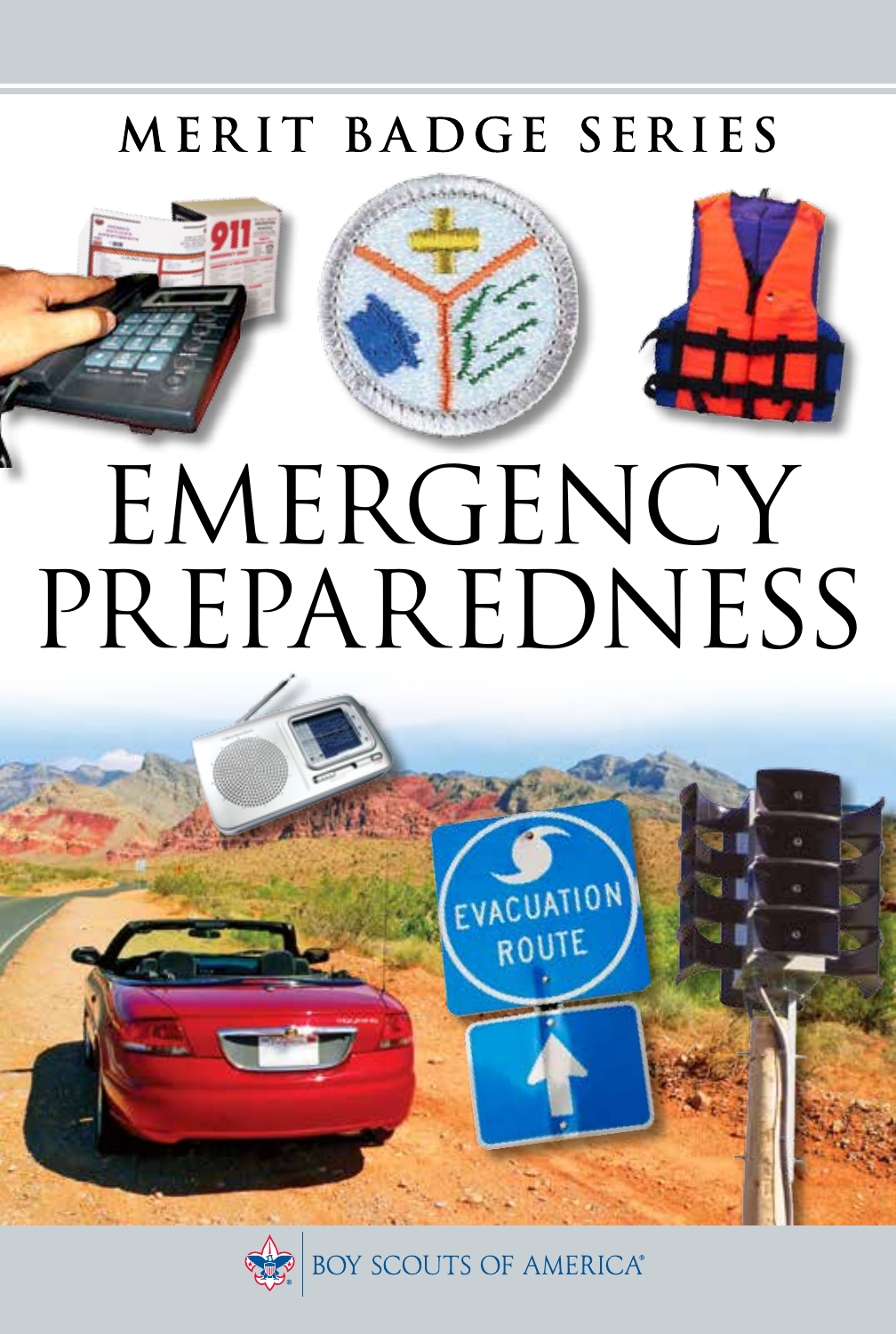**BOY SCOUTS OF AMERICA MERIT BADGE SERIES**

## **EMERGENCY PREPAREDNESS**



*"Enhancing our youths' competitive edge through merit badges"*

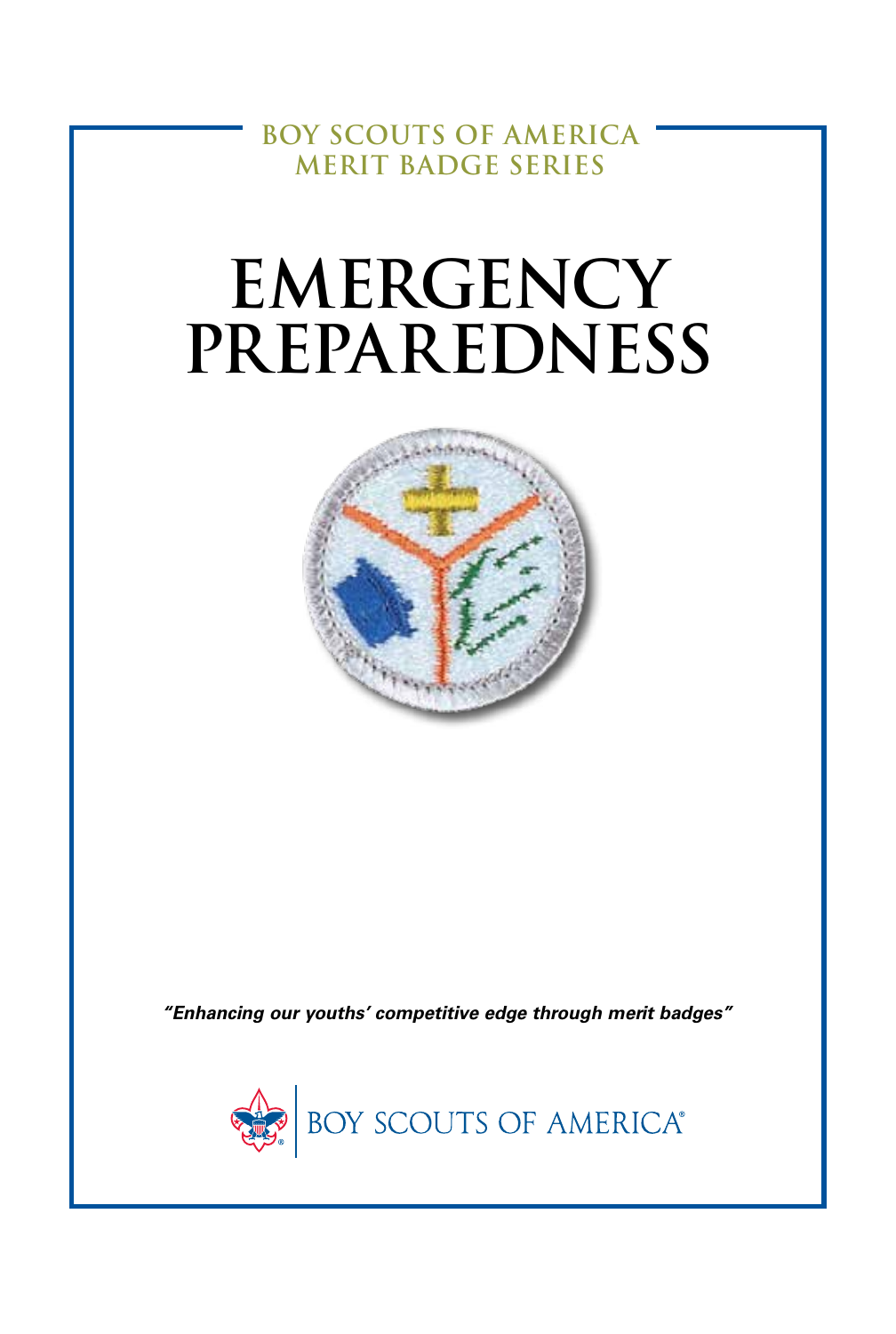

## **Emergency Preparedness**

- 1. Earn the First Aid merit badge.
- 2. Do the following:
	- (a) Discuss with your counselor the aspects of emergency preparedness:
		- (1) Prevention
		- (2) Protection
		- (3) Mitigation
		- (4) Response
		- (5) Recovery

Include in your discussion the kinds of questions that are important to ask yourself as you consider each of these.

(b) Using a chart, graph, spreadsheet, or another method approved by your counselor, demonstrate your understanding of each aspect of emergency preparedness listed in requirement 2a (prevention, protection, mitigation, response, and recovery) for 10 emergency situations from the list below. **You must use the first five situations listed below in boldface,** plus any other five of your choice. Discuss your findings with your counselor.

- **(1) Home kitchen fire**
- **(2) Home basement/storage room/garage fire**
- **(3) Explosion in the home**
- **(4) Automobile crash**
- **(5) Food-borne disease (food poisoning)**
- (6) Fire or explosion in a public place
- (7) Vehicle stalled in the desert
- (8) Vehicle trapped in a blizzard
- (9) Earthquake or tsunami
- (10) Mountain/backcountry accident
- (11) Boating or water accident
- (12) Gas leak in a home or a building
- (13) Tornado or hurricane
- (14) Major flooding or a flash flood
- (15) Toxic chemical spills and releases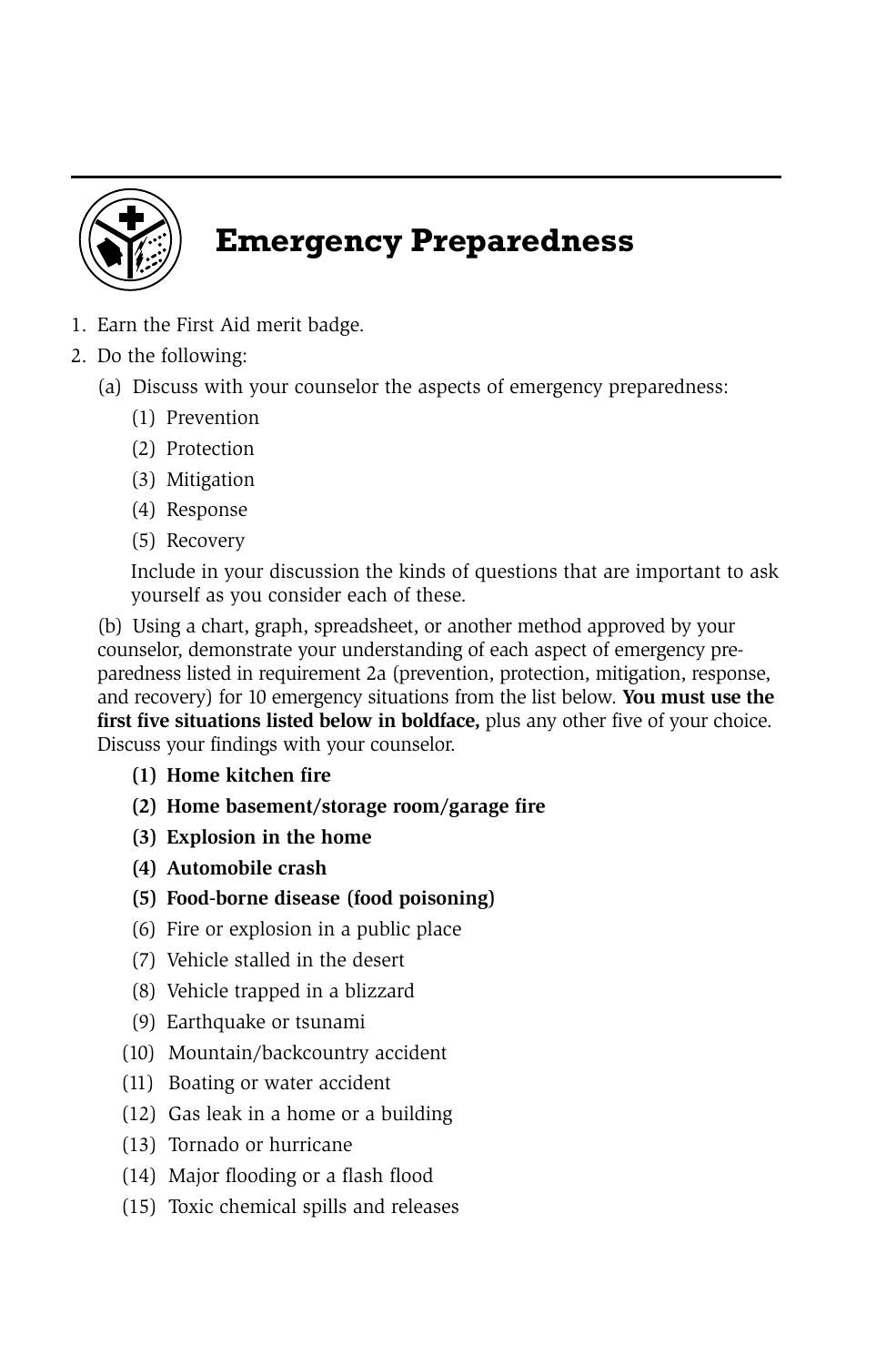- (16) Nuclear power plant emergency
- (17) Avalanche (snowslide or rockslide)
- (18) Violence in a public place

(c) Meet with and teach your family how to get or build a kit, make a plan, and be informed for the situations on the chart you created for requirement 2b. Complete a family plan. Then meet with your counselor and report on your family meeting, discuss their responses, and share your family plan.

- 3. Show how you could safely save a person from the following:
	- (a) Touching a live household electric wire
	- (b) A structure filled with carbon monoxide
	- (c) Clothes on fire
	- (d) Drowning, using nonswimming rescues (including accidents on ice)
- 4. Show three ways of attracting and communicating with rescue planes/aircraft.
- 5. With another person, show a good way to transport an injured person out of a remote and/or rugged area, conserving the energy of rescuers while ensuring the well-being and protection of the injured person.
- 6. Do the following:

(a) Describe the National Incident Management System (NIMS)/Incident and the Incident Command System (ICS).

(b) Identify the local government or community agencies that normally handle and prepare for emergency services similar to those of the NIMS or ICS. Explain to your counselor ONE of the following:

(1) How the NIMS/ICS can assist a Boy Scout troop when responding in a disaster

(2) How a group of Scouts could volunteer to help in the event of these types of emergencies

(c) Find out who is your community's emergency management director and learn what this person does to **prevent, protect, mitigate, respond to, and recover from** emergency situations in your community. Discuss this information with your counselor, utilizing the information you learned from requirement 2b.

7. Do the following:

(a) Take part in an emergency service project, either a real one or a practice drill, with a Scouting unit or a community agency.

(b) Prepare a written plan for mobilizing your troop when needed to do emergency service. If there is already a plan, explain it. Tell your part in making it work.

8. Do the following:

(a) Tell the things a group of Scouts should be prepared to do, the training they need, and the safety precautions they should take for the following emergency services:

(1) Crowd and traffic control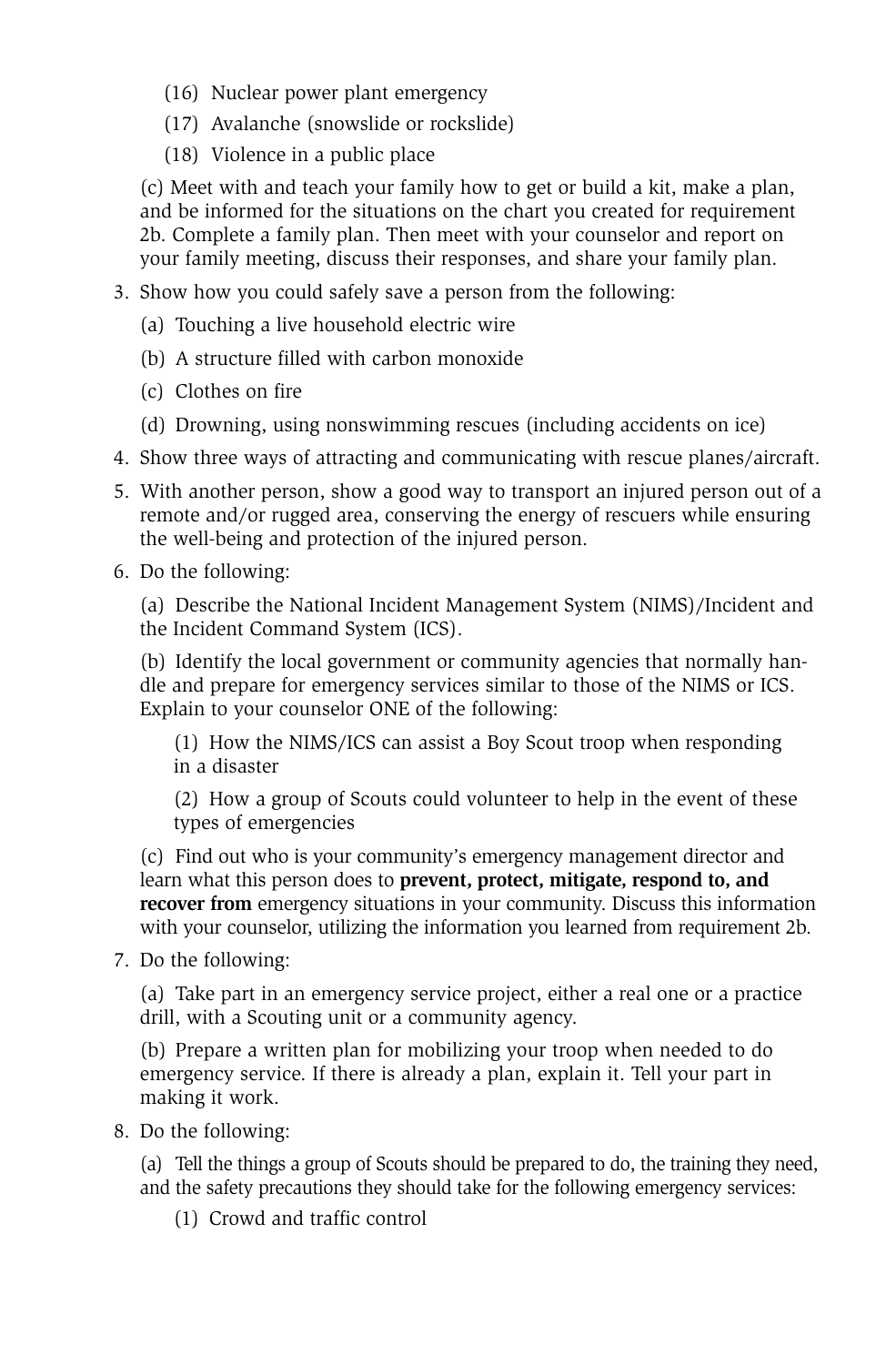- (2) Messenger service and communication
- (3) Collection and distribution services
- (4) Group feeding, shelter, and sanitation

(b) Prepare a personal emergency service pack for a mobilization call. Prepare a family emergency kit (suitcase or waterproof box) for use by your family in case an emergency evacuation is needed. Explain the needs and uses of the contents.

9. Do ONE of the following:

(a) Using a safety checklist approved by your counselor, inspect your home for potential hazards. Explain the hazards you find and how they can be corrected.

(b) Review or develop a plan of escape for your family in case of fire in your home.

(c) Develop an accident prevention program for five family activities outside the home (such as taking a picnic or seeing a movie) that includes an analysis of possible hazards, a proposed plan to correct those hazards, and the reasons for the corrections you propose.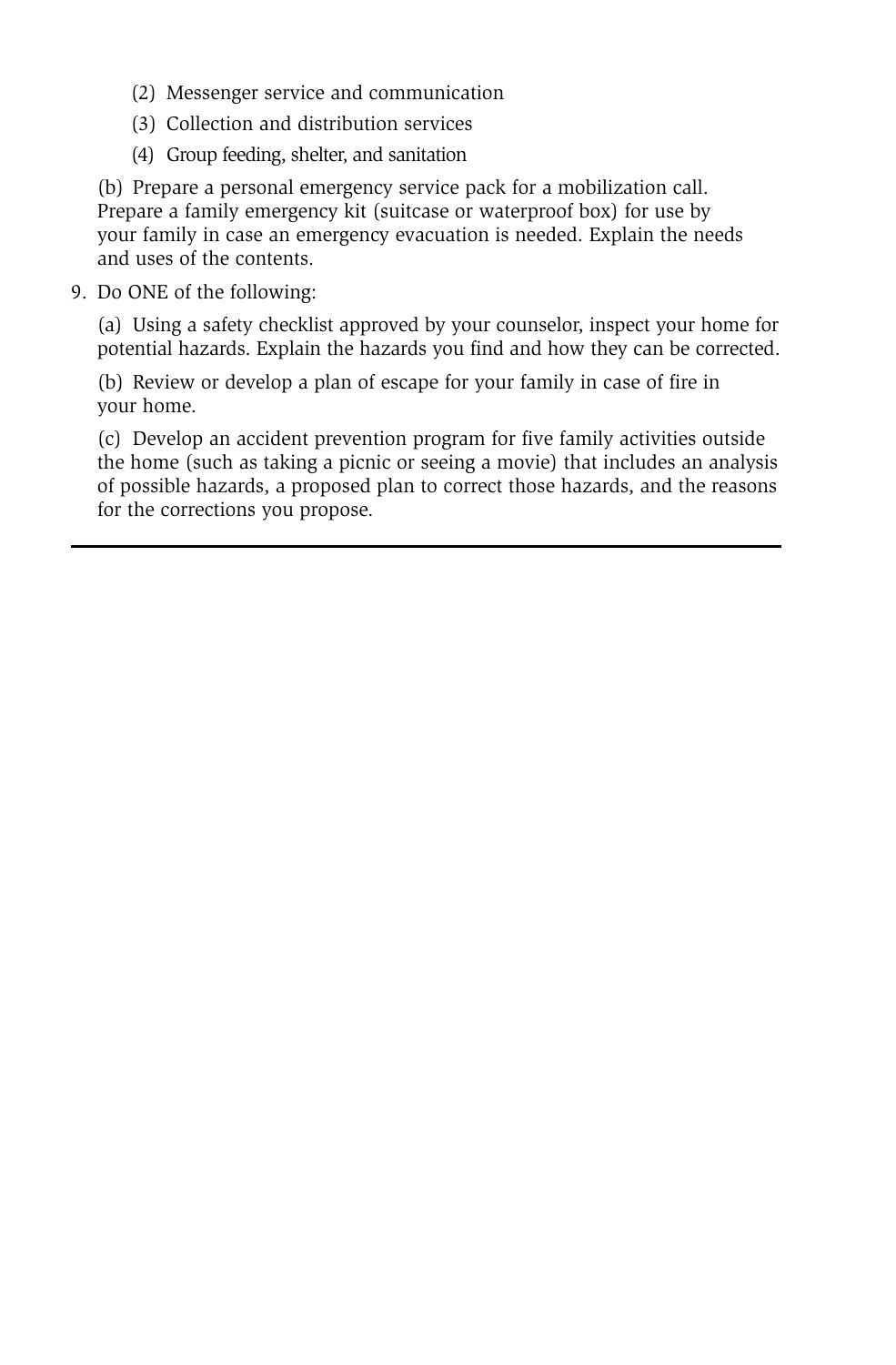## Emergency Preparedness Resources

#### **Scouting Literature**

*Boy Scout Journal; Backpacking, Camping, Canoeing, Cooking, Cycling, Electricity, Fire Safety, First Aid, Hiking, Home Repairs, Lifesaving, Motorboating, Nature, Orienteering, Pioneering, Public Health, Radio, Rowing, Safety, Search and Rescue, Signs, Signals, and Codes, Small-Boat Sailing, Snow Sports, Swimming, Traffic Safety, Weather,* and *Wilderness Survival*  merit badge pamphlets

For more information about Scouting-related resources, visit the BSA's official online retail catalog (with your parent's permission) at http://www.scoutstuff.org.

#### **Books**

American Red Cross. *American Red Cross Water Safety Handbook.* StayWell, 2004.

———. *First Aid/CPR/AED for Schools and Communities* (participant's manual). Staywell, 2006.

———. *Responding to Emergencies*  (participant's manual). Staywell, 2007.

- Forgey, William W. *Basic Essentials: Wilderness First Aid,* 3rd ed. Falcon Guides, 2007.
- Kelly, Kate. *Living Safe in an Unsafe World: The Complete Guide to Family Preparedness.* New American Library Trade, 2000.
- Meyer-Crissey, Pamela, and Brian L. Crissey, Ph.D. *Common Sense in Uncommon Times, 2nd ed.* Granite Publishing, 2013.
- U.S. Department of Transportation, National Highway Traffic Safety Administration. *First There First Care: Bystander Care for the Injured.* DOT HS 809 853, 2005.